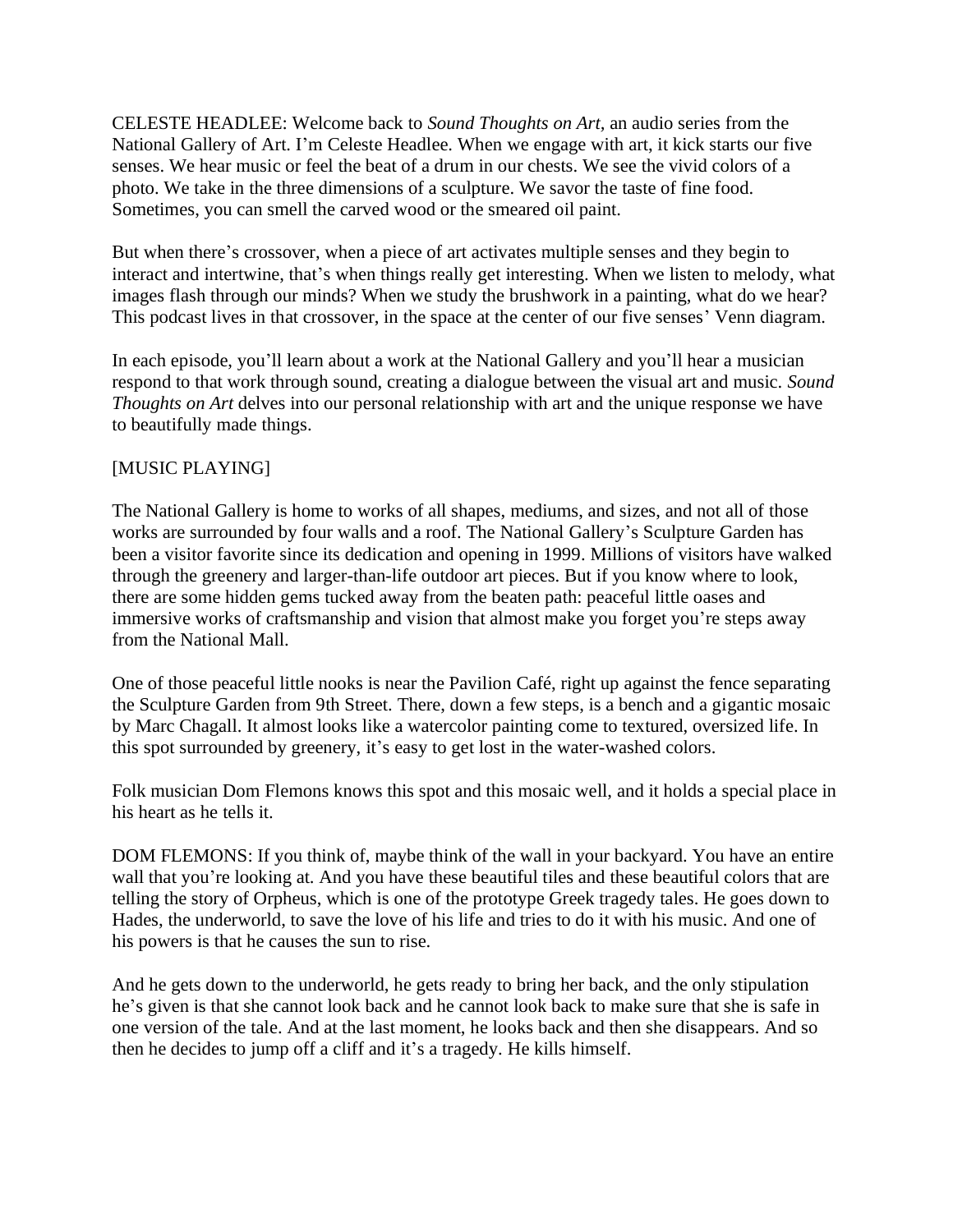And then, of course, with Chagall, he expanded the story. And so on the left side, you see the water and you see a bunch of people under a pyramid. And he sort of references the exodus that's mentioned in the Old Testament in the Bible. And then on the right side, he has this beautiful, green pasture with some folks sitting on the bench.

And when you read about it, you find that he's telling a bit of the story of the Jewish people during the Second World War. And there are references to Pegasus the flying horse as well as Icarus in Greek mythology. And then it just has some vibrant colors. So it's very literal in one sense. But in this beautiful piece of art, there's an abstract quality that also allows for the imagination to just run wild.

CELESTE HEADLEE: When did you first see this piece?

DOM FLEMONS: The first time I got to see this piece in person--actually, when I got married to my wife Vania, we actually we went down to the courthouse. And one of the things that you can do before you sign your marriage license is that you need to leave the courthouse and then say your vows to each other and then come back into the courthouse. And so my wife decided to get a few pictures in front of the *LOVE* statue that's out over in the courtyard. And we happened to see this beautiful piece as we were walking around. And so I took note of it.

And yeah, it's just striking. I couldn't help but stare at a bunch. And it's also a very special moment that we shared together getting married. So that was--that felt like the right thing. And also when you see a picture of it online, it's not quite the same as experiencing it in person. And just to be able to see it in person and see the drawings etched into the stone, it's really just phenomenal.

## [MUSIC PLAYING]

CELESTE HEADLEE: Chagall's *Orphée* depicts in part the Greek myth of doomed lovers, Orpheus and Eurydice. The story has inspired many works of art, visual and musical throughout the ages, from this mosaic to the modern Broadway hit *Hadestown.* During the 77th season of concerts at the National Gallery of Art, one such piece of music was performed.

Throughout this episode in addition to Dom Flemons's work, you'll also hear a performance of "Melodie" composed by Christoph Willibald Gluck as part of a 1762 opera about Orpheus and Eurydice. This recording of an arrangement by Fritz Kreisler was made at the National Gallery on September 16, 2018, with the Living Art Collective. It features pianist Danielle DeSwert Hahn and the violinist Jacqueline Saed Wolborsky.

## [MUSIC PLAYING]

So tell me about the song that you chose to respond to this piece.

DOM FLEMONS: Well, I decided to choose a song that I'd recorded a while ago called "Blue Butterfly." It's from my album *Prospect Hill.* And this was originally an outtake from the original sessions.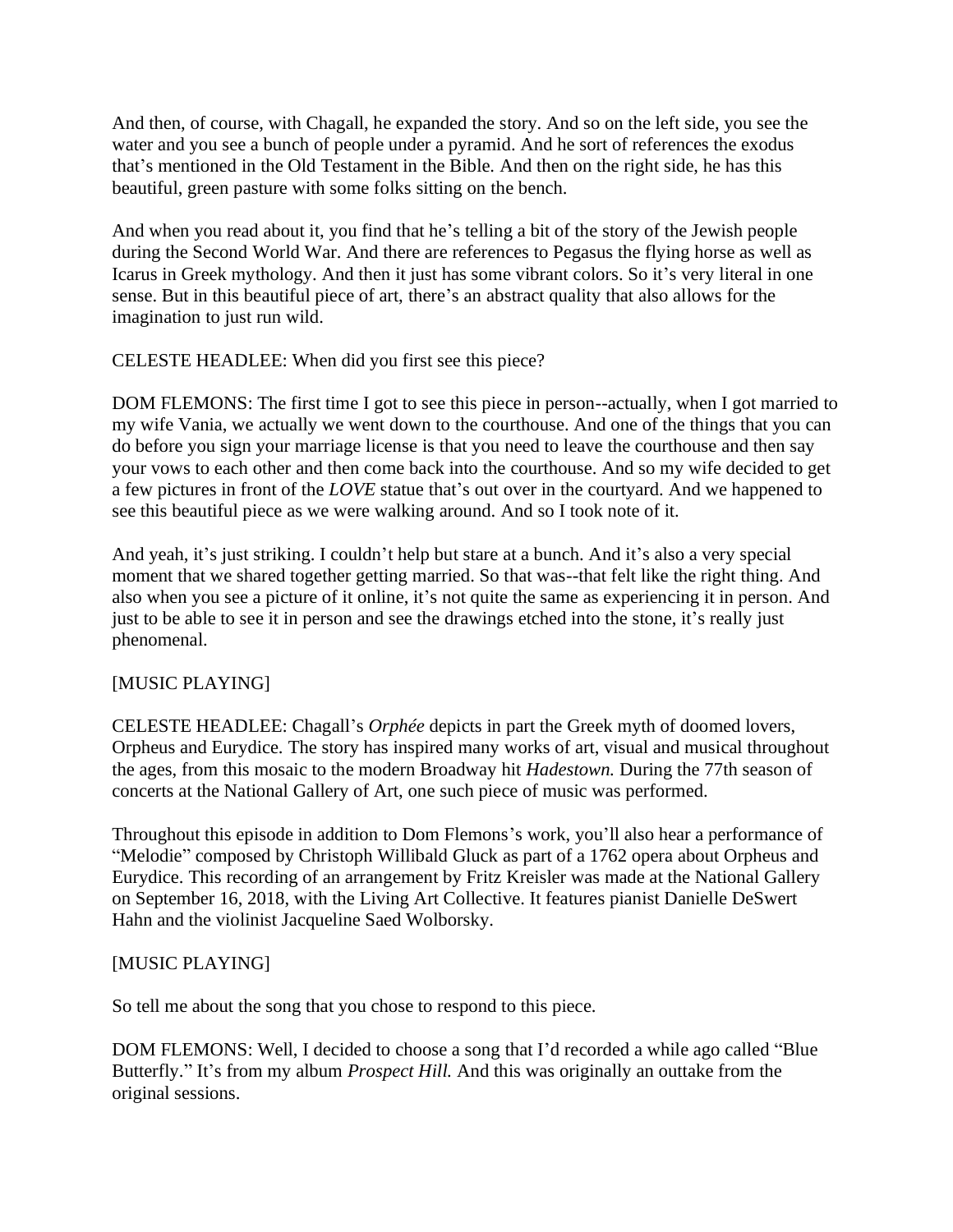And looking at the right side of the Chagall, it's just beautiful. That's one of the things that epic storytelling has always done for human beings from the beginning of civilization.

We've learned to tell stories and tales that can take us through the greatest heights and the lowest depths of our human existence. And a lot of the good tales, they tend to figure out a way to end out the story in a way that's very satisfactory. And the two lovers sitting on the park bench in the city is just such a beautiful image there.

And "Blue Butterfly" was sort of that. I'm playing guitar and then I have Guy Davis also playing a 12-string guitar next to me. And I really wanted to get that sort of beautiful folk flavor that Guy used to have on a lot of his early records on Smithsonian Folkways. And so I played him the chords and we started to pick it. And I think we might have done two or three takes on it, and then we moved on to something else.

But when I listened back to "Blue Butterfly," even the titling of it, it just reminded me of my wife Vania. And I wanted to name it after a dress that she had bought when we were out in Sedona, Arizona. And yeah, I called it "Blue Butterfly."

CELESTE HEADLEE: What did the dress look like? I mean, why did that dress stick in your head?

DOM FLEMONS: Well, it was interesting, because this dress was a mariposa butterfly dress. She'd actually bought two. One of them was a blue dress and one of them was a marigold dress like a monarch butterfly. And so she wore the blue dress when we went out to the Grammys. And actually we've got a portrait of the two of us standing there where she's wearing the blue butterfly dress. And she actually took a tintype with it as well.

And I just thought it was such a striking image that when I was thinking of titles--because instrumental numbers, those are just evocative. You have to come up with titles without having words to go with them. And I thought "Blue Butterfly" was a great way to title that one. And then it's the very last number of the entire song cycle. So it also was a great way to end the song cycle out with a blue butterfly, with a nice little period at the end of the sentence.

CELESTE HEADLEE: Chagall's *Orphée* is a work of contradictions. It's an enormous piece of art, 17 feet wide and 10 feet tall. But it's tucked away in such a quiet corner of the sculpture garden, you'd hardly know it was there unless you were looking. The colors are bold and shimmer in the sunshine. The story it depicts, of lovers and immigrants and nature, are as universal as stories can get.

But Chagall created it for two very specific people and one very specific garden. And in that garden it stayed for decades until a little over 10 years ago when the piece was bequeathed to the National Gallery of Art. And a team of artists, scientists, and engineers had to figure out how to get a 1,000-pound mosaic from one end of DC to the other. For more on *Orphée* and its journey to the National Gallery of Art, we spoke with Shelley Sturman, senior conservator and head of the National Gallery's object conservation department.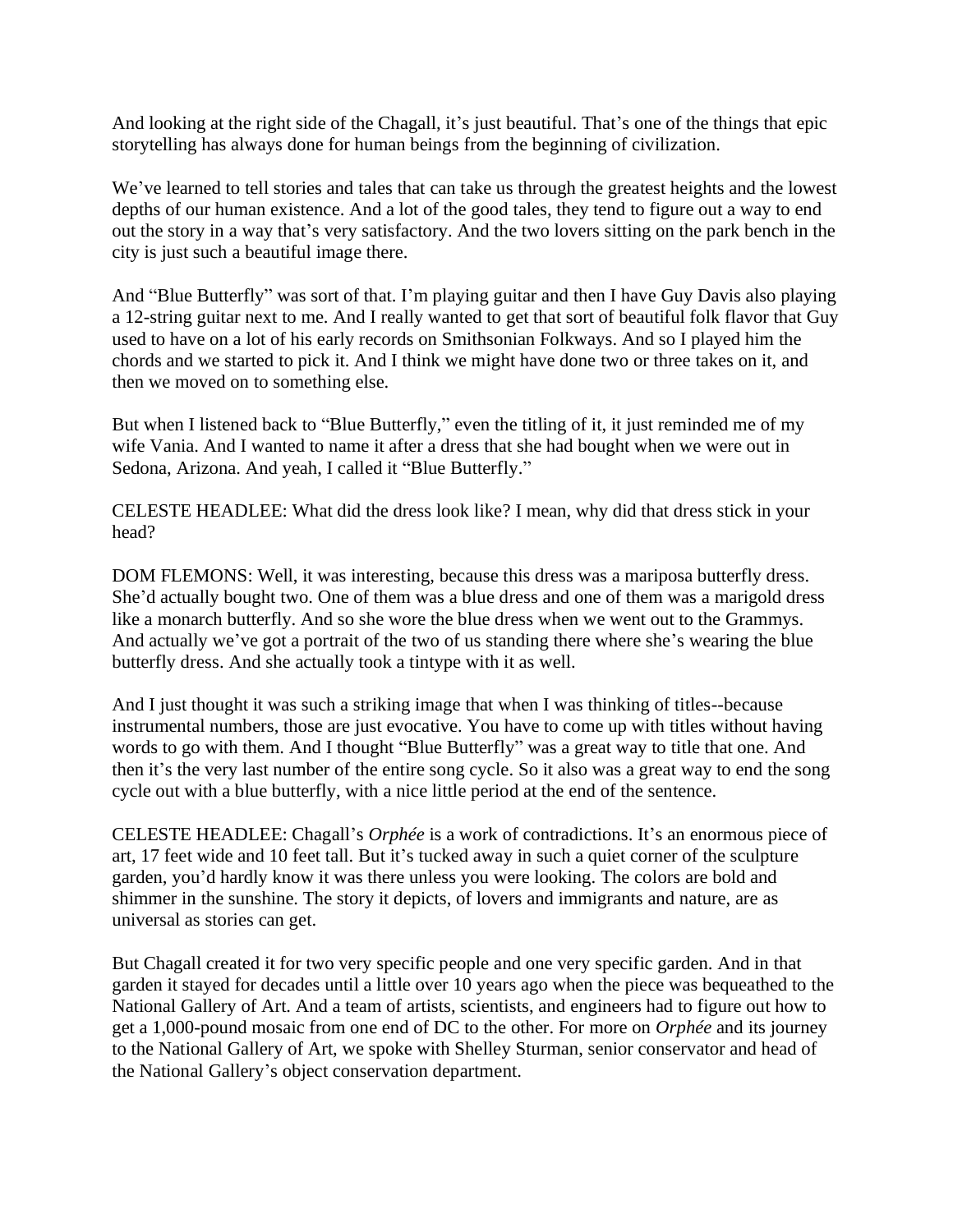SHELLEY STURMAN: Conservators have highly trained backgrounds. We study chemistry, science, studio art, and art history and put it all together in this wonderful mix so that we understand how works of art are made, how they react with their environment, how they change, how they deteriorate. And we then can use that to examine them, study them. We do X-rays. We do x-ray fluorescence analysis. We do infrared spectral imaging. All kinds of techniques are applied to works of art so that we can treat them, conserve them, preserve them for generations to come.

And different works of art will require different expertises and different ways of handling them, ways of looking at them. A painting would be different from a work of art on paper, such as a print or a drawing. And then there are textiles, photographs, all the three-dimensional art, which is what I work with and I think is the most exciting, because it is such a huge amount of materials. We've got traditional stone, wood, ceramic, glass. And then we have all kinds of other materials, the esoteric ones, plastics and mud and dung and chocolate and ivory. And I can go on and on and on.

CELESTE HEADLEE: How did the piece come to be in the National Gallery's collection?

SHELLEY STURMAN: Wonderful question. The sculpture--I'll actually back up a little bit. A couple who live in Georgetown, who lived in Georgetown, John and Evelyn Nef, were very good friends with Marc Chagall and his wife Vava. They would vacation together. And at one point, the Chagalls came and stayed with the Nefs in their Georgetown home. They loved Georgetown. They felt it was like a little village.

After Chagall had gone through the house, he made a comment that he was going to make something for the Nefs, but then he amended that and said, no, the house is perfect. I'll make something for the garden, a mosaic. The Nefs thought that was lovely and didn't know anything else would come of that. And then they were visiting with the Chagalls, and he took them into their studio and he unveiled a painting of what would become this mosaic. They thought that was their gift, this painting that they would get. Or maybe he would turn that into a mosaic that was that size, I mean, I think it was 20 by 30 inches, that they would then hang in the garden.

In 1971, 10 crates with each of these panels arrived in the United States. The Nefs had to build a 30-foot wall in their garden in Georgetown and have mosaic panels installed. Chagall himself was not a mosaicist. He worked very closely with a highly trained mosaic artist, Lino Melano. And together, they would work out the piece, with Chagall taking his paintbrush and saying, no, I need more red here or more blue there.

Melano came over to the Nefs' garden and installed each panel. Because there were seams between each panel and around the border, Melano had to actually insert all of the tesserae, the little cut pieces, or cut new pieces so that it would become seamless and look like one huge mosaic in their garden. The Nefs also became friends of the National Gallery and felt that many of their most beloved works of art should be pieces that the nation could also admire and love.

[MUSIC PLAYING]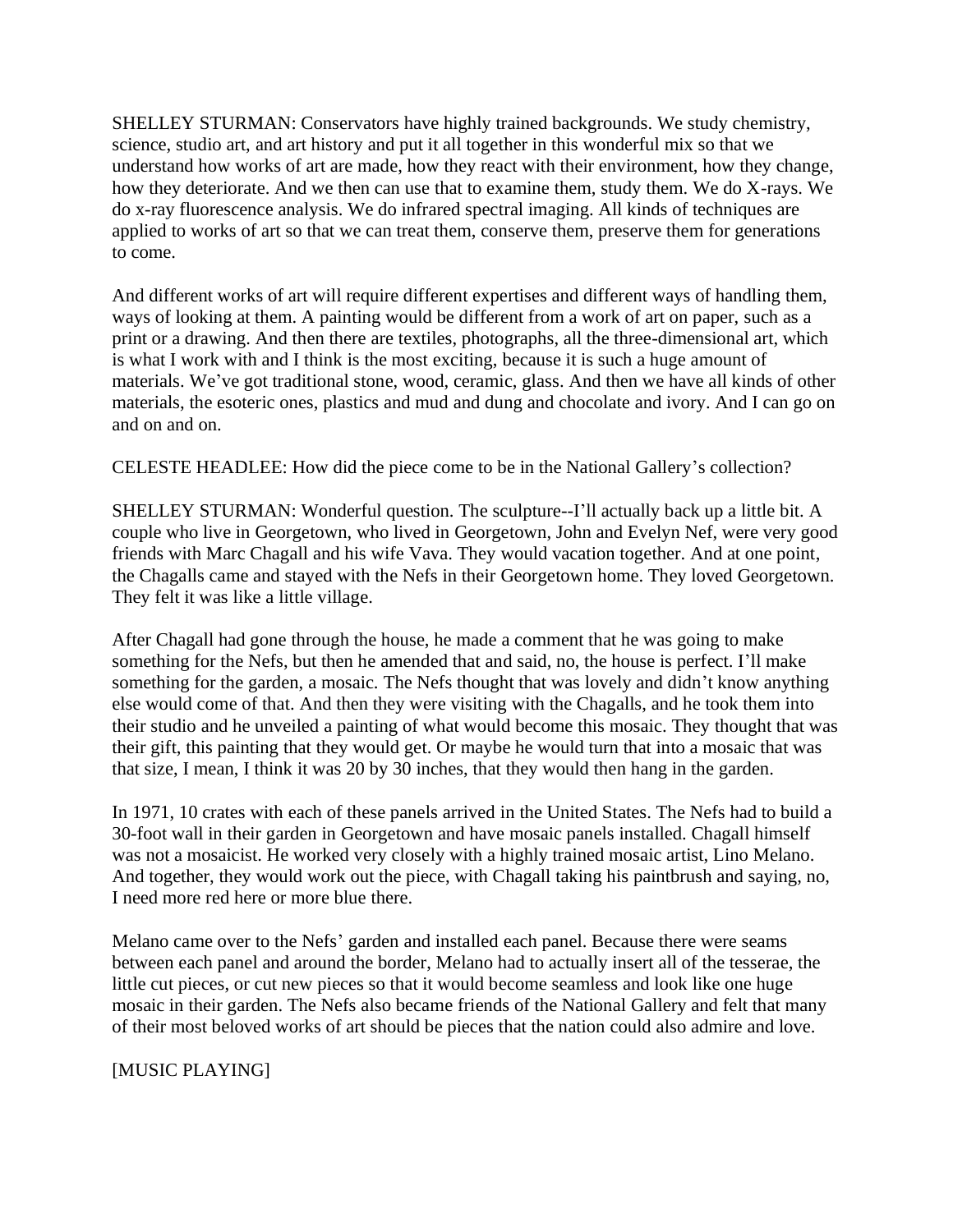So after first John Nef died and then when Evelyn Nef died, we were told that it was on us, on the National Gallery of Art, to somehow remove this mosaic from the wall, because it was now coming to the National Gallery. We had no idea how it was installed. We had to basically reverse everything that Lino Melano had done to install it.

We literally, we took--made one-to-one scale photographs of all the joins and all the borders. And then we had to chip out, chisel out all of the little pieces, the tesserae, from along every seam. And we would then glue them onto the one-to-one images so we knew exactly how to put it back together.

After we accomplished that part, the panels were removed one at a time, carefully lowered. We had to build a scaffolding. We took over the whole back garden of the Nefs' house for those five weeks. And so we would remove each panel from a scaffolding, very carefully lowering it on a sculpture lift, wrapping it. And then they were delivered to the National Gallery, and it took us another couple of years to remove the protective facing we had put on, to clean them, to make some repairs, treat areas where there were losses or damages.

Meanwhile, the National Gallery's masons and horticulture department built a new wall much smaller, not 30 feet high, a gray wall. We had to find the perfect place, a contemplative spot in our fairly new Sculpture Garden and then once again, reinstall the mosaic into the wall.

This time, though, we use stainless steel, a whole stainless steel mounting system. We could level and secure each piece much more easily than they had, and we didn't have to--we hope that, if anyone ever has to remove it again, they won't have the issues we had of not knowing how it was done or having to deal with rusted iron and fear that the actual concrete panels holding, supporting the mosaic would crack as a result.

CELESTE HEADLEE: You have seen a lot of these kind of efforts of moving large pieces, installing large pieces, cleaning and caring for and repairing large pieces. I wonder at that moment when it was finally done and installed and up on that wall in the Gallery and you stood in front of it, what did you feel at that moment?

SHELLEY STURMAN: What a beautiful question. I felt such exhilaration, such joy, such relief that we did it. And it was an entire cadre of people working together. The collaboration in these monumental kinds of installations is incredible at the Gallery. It was this moment of pure joy, because it looked so beautiful.

And then the sun came out and lit it up. And there are the suns in it. And the light on it, just it shines. It shimmers. And people would come and just really enjoy seeing it. So I was happy. I was very happy. It's that sigh of we did it. Oh, it worked. All that time, all that effort, it came through for us.

CELESTE HEADLEE: Here's "Blue Butterfly" by Dom Flemons, uninterrupted.

[MUSIC - DOM FLEMONS, "BLUE BUTTERFLY"]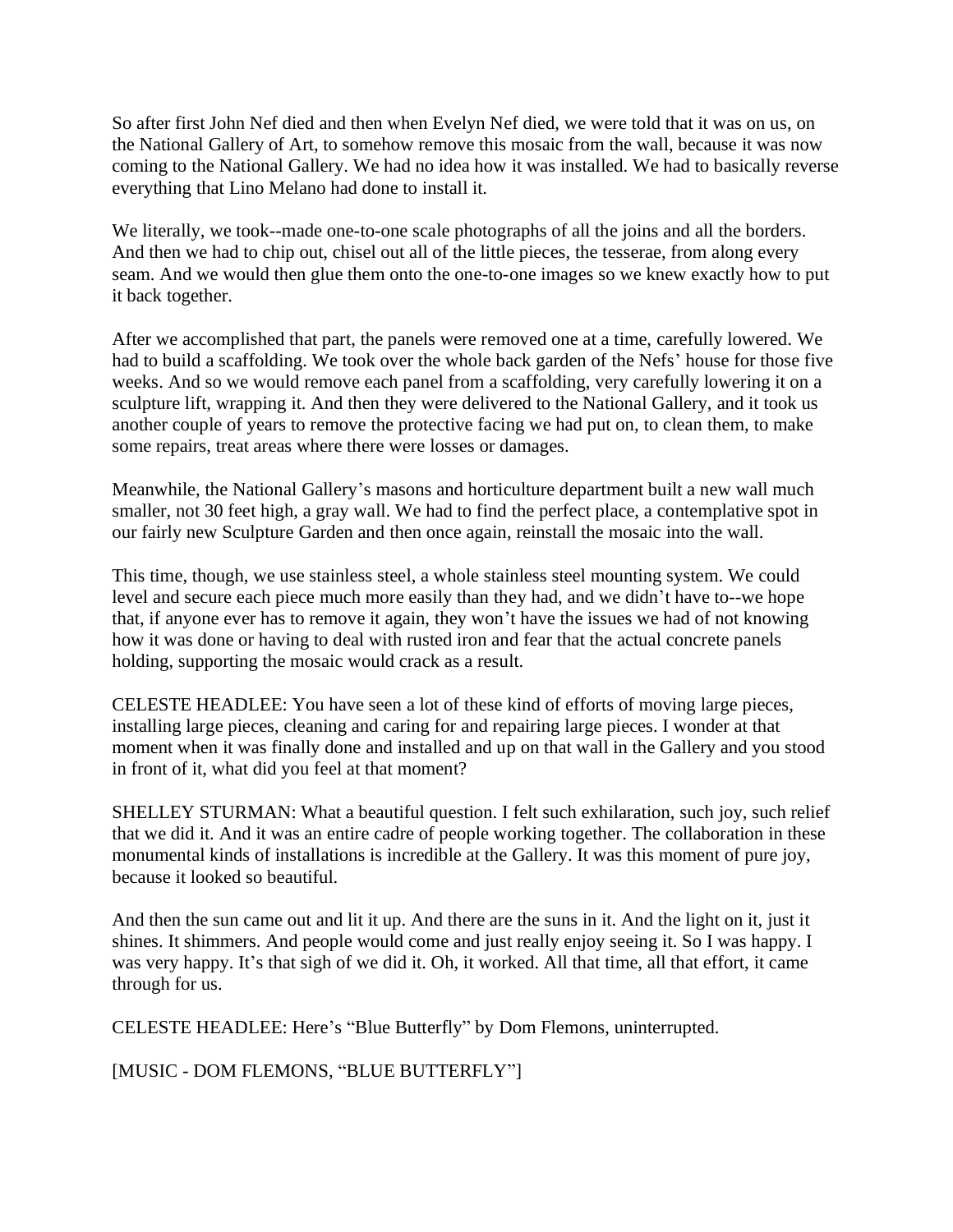How would you describe the mood of that song? What's the personality of it?

DOM FLEMONS: Tranquility and calmness and relaxation. Because after an epic story--and the track that precedes it features an electric guitar and a giant six-string banjo. And it's a very punchy instrumental. But "Blue Butterfly" is just sort of the end and it's where the credits roll. You just let it all sort of sink in.

And I think that that's something that, with a lot of epic poetry, you have to have that moment where you have to let it sink in. Because especially when you get into the longer form storytelling, you have to cover so much ground, so many emotions. And especially when it comes to ancient literature, before you had written literature, you had to create emotional images that could sustain themselves far past the first listening or the first hearing of the story. And so I always think about those sort of things. And I thought "Blue Butterfly" was a great way to be able to end out that story.

CELESTE HEADLEE: He tells the story of not just one tragedy, but he's got Icarus in there too. So the themes he's drawing on don't have always happy endings. And yet the piece itself looks cheerful. Why do you think that is?

DOM FLEMONS: Well, I think in some ways, that's life, especially when you've seen a lot of tragedy through unforeseen circumstances in many ways. And I think Chagall is a perfect example of that, of course, being someone who escaped from the horrors of the Holocaust. I mean, you can't even imagine the depth of emotion and tragedy and pain that must feel in one way. And he really sort of encapsulates that story in just a few images.

Again, when you start to see some of the other people outside of the main action with the Orpheus story, you begin to see that there's, again, there are greener pastures. And of course, people are going into the sea and there are sort of sea monsters, even, over here that are kind of pulling at the people. So I think there's just a lot that can be said. I think a lot of parables and a lot of elliptical storytelling, which is also connected to folk songs. Which is something I've always enjoyed about folk songs is that they can tell you a lot about a culture even if the details themselves are not a one-to-one ratio on every single piece of the story.

Even Icarus is such a small piece of this painting. But when you know that if Icarus tries to--he tries to fly. Icarus tries to fly toward the sun, and the sun melts the wax off of the wings that his father Daedalus gave him. That's a tragedy. He had the imagination to want to fly free, but at the same time, he had a mission to leave the prisons in which he was bound as well, that he and his father Daedalus were bound. And so I mean, this has so many different layers to it when it comes to the complexity of, I'm sure, Chagall's inner feelings as well as his communal feelings. Because by 1968, that's still very recent memory.

## [MUSIC PLAYING]

SHELLEY STURMAN: The Nefs' home was on the corner of 28th and N Street in Georgetown. And catty-corner from them was, I think still is, a synagogue. And on the High Holidays, the Nefs--Evelyn Nef was also Jewish--would leave the garden gate open so that people, as they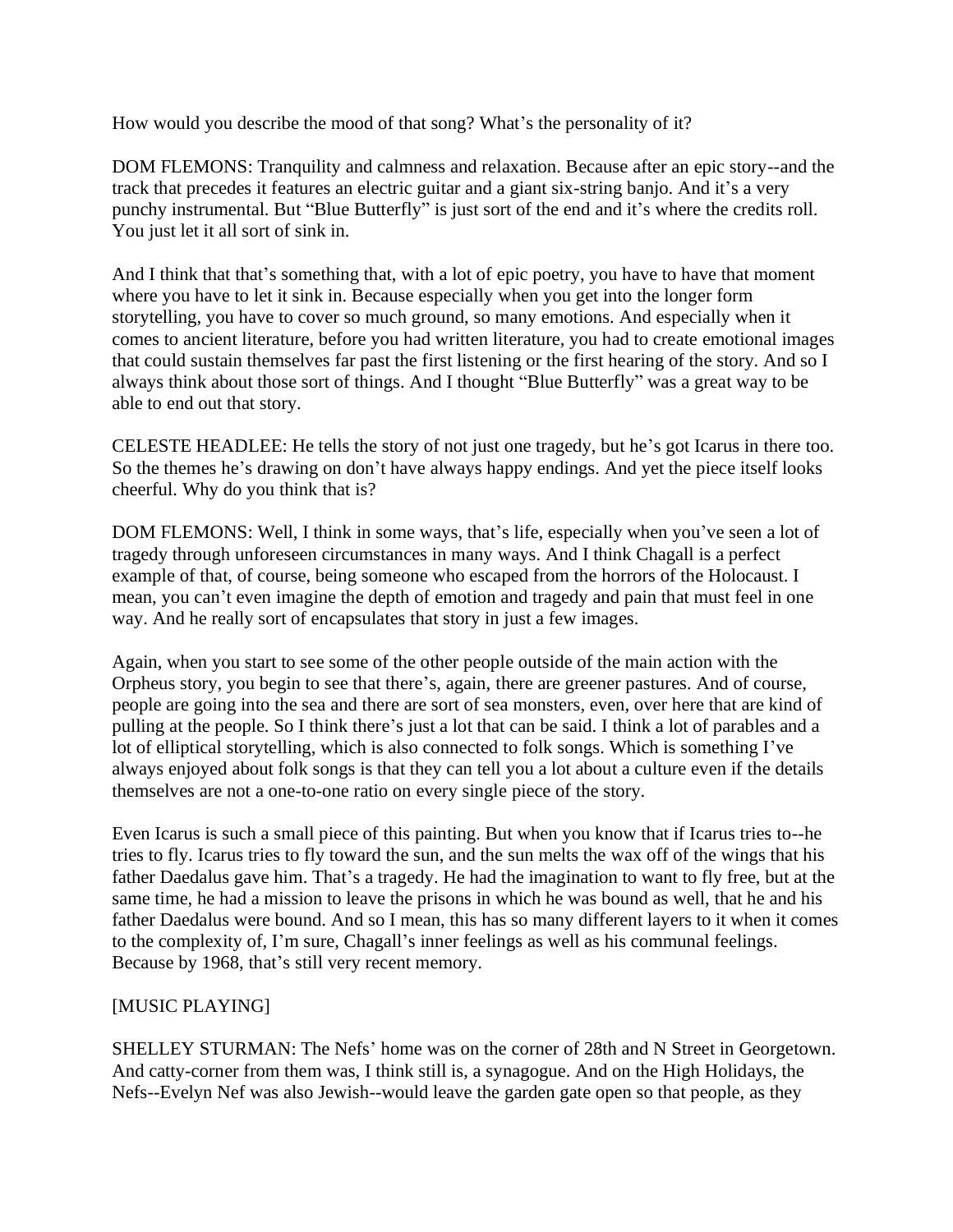came out of the synagogue or took breaks from the synagogue, because on the High Holidays the services go all day long, on one of the High Holidays there's fasting. So people are maybe getting tired and want to go outside. And the congregants were permitted, invited to actually go into the Nefs' garden and enjoy, contemplate, sit in front of this beautiful mosaic that was adorning their wall made by another Jewish artist.

There's a beautiful quote by Chagall that he felt that this piece was not made just to illustrate or to represent one people, but that it should represent all humanity. And I think that that is exactly what the Nefs helped him carry out by opening their garden that way.

CELESTE HEADLEE: Do you think of its spot in the Gallery as continuing that tradition of sort of a place of peace and refuge?

SHELLEY STURMAN: I think it might. In terms of where it's located, it's kind of off the beaten track. If you don't know it's there, you could miss it, especially in the summer when the trees are all greened out and filled out. But similar to its placement in the Nefs' garden, if you know it's there, if you have this desire to find it, you will.

And the Gallery very wisely has placed some very large, flat topped boulders in front of it. So unlike a traditional gallery bench where visitors can sit down and just take in, breathe in, drink in the paintings or the sculptures within the four walls of the museum, this way they can sit down on another part of nature and just gaze at this piece, watch it in changing light, when it's cloudy, when the sun breaks through. Even in the rain it shimmers and the colors get deeper and more saturated.

# [MUSIC PLAYING]

CELESTE HEADLEE: Do you think that both music and visual art, even though music sometimes has lyrics, even though artwork can sometimes have words on it, do you think there's a certain level at which both art forms rise above what can be spoken?

DOM FLEMONS: Oh, absolutely. I think without a doubt. The Chagall, of course, goes far beyond anything that words can say. I mean, *Orphée* is the title, but you don't really have to even know anything about the title to be able to appreciate the triumph of this particular story that's being told. I mean, just from the very beginning, it's a joyful tale. I mean, there's sorrow along the way, but there's joy in this piece of art.

And that's one of the things that allows it to just sort of rise above everything else. And of course, the size of it helps as well, because then you get to see that they aren't just colors. It's beautiful tile work that shines and glistens in the sun as well. So there's also an aesthetic quality. It's the type of work that reminds you of home. And of course, it's a reminder that it did come from somebody's home. And it was a gift. So it has a special quality.

This is sort of an interesting just sort of side note. When I was a young boy, my parents had an artist friend out in Phoenix, and his name was Wahab. And he did southwestern art. And maybe when I was about eight or nine years old, he painted a wall in our backyard. We had a big